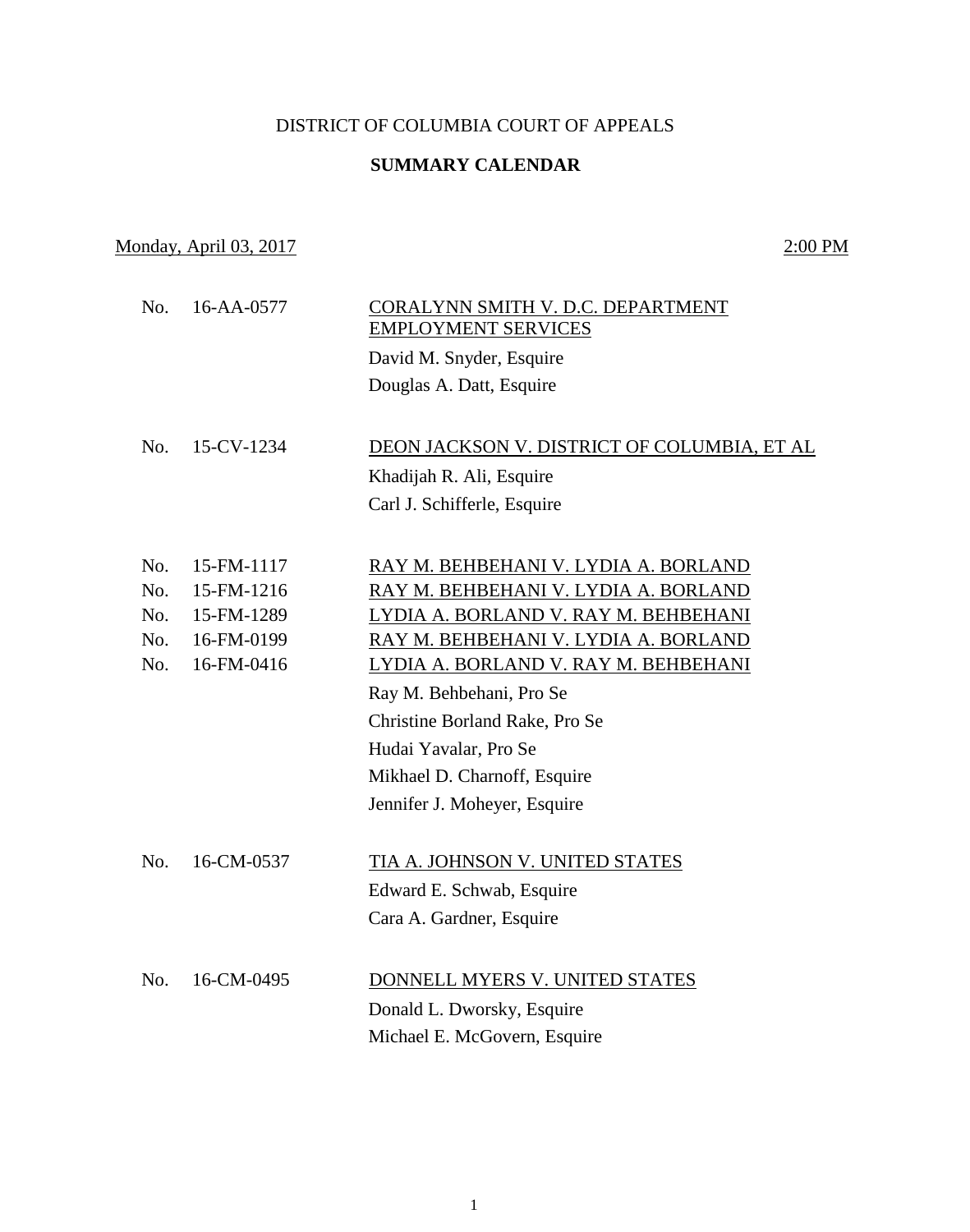| No. | 16-CM-0213                      | AMBAKISYE M. BURRELL V. UNITED STATES                               |           |
|-----|---------------------------------|---------------------------------------------------------------------|-----------|
|     |                                 | Thomas Paynter, Esquire                                             |           |
|     |                                 | Edward G. Burley, Esquire                                           |           |
|     |                                 |                                                                     |           |
|     | <u>Thursday, April 13, 2017</u> |                                                                     | $2:00$ PM |
|     |                                 |                                                                     |           |
| No. | 15-CV-1310                      | DOUGLAS MASON, ET AL V. BARBARA WASHINGTON<br><b>FRANKLIN</b>       |           |
|     |                                 | John S. Lopatto, III, Esquire                                       |           |
|     |                                 | Barbara Washington Franklin, Pro Se                                 |           |
|     |                                 |                                                                     |           |
| No. | 16-AA-0628                      | JACQUELINE DENT V. D.C. DEPARTMENT OF<br><b>EMPLOYMENT SERVICES</b> |           |
|     |                                 | David J. Kapson, Esquire                                            |           |
|     |                                 | Todd S. Sapiro, Esquire                                             |           |
|     |                                 |                                                                     |           |
| No. | 16-AA-0514                      | RICCO DEAL V. D.C. DEP'T OF EMPLOYMENT<br><b>SERVICES</b>           |           |
|     |                                 | Justin M. Beall, Esquire                                            |           |
|     |                                 | Sarah O. Rollman, Esquire                                           |           |
|     |                                 |                                                                     |           |
| No. | 16-CF-0168                      | LARRY EDWARD JACKSON V. UNITED STATES                               |           |
|     |                                 | William T. Morrison, Esquire                                        |           |
|     |                                 | Steven B. Snyder, Esquire                                           |           |
|     |                                 |                                                                     |           |
| No. | 16-CM-0251                      | HOWARD N. COFIELD V. UNITED STATES                                  |           |
|     |                                 | William Charles Claiborne, III, Esquire                             |           |
|     |                                 | Kristina L. Ament, Esquire                                          |           |
|     |                                 |                                                                     |           |
| No. | 16-CM-0436                      | AGNIESZKA A PUKNIEL V. UNITED STATES                                |           |
|     |                                 | Michael Bruckheim, Esquire                                          |           |
|     |                                 | Ann M. Carroll, Esquire                                             |           |
|     |                                 |                                                                     |           |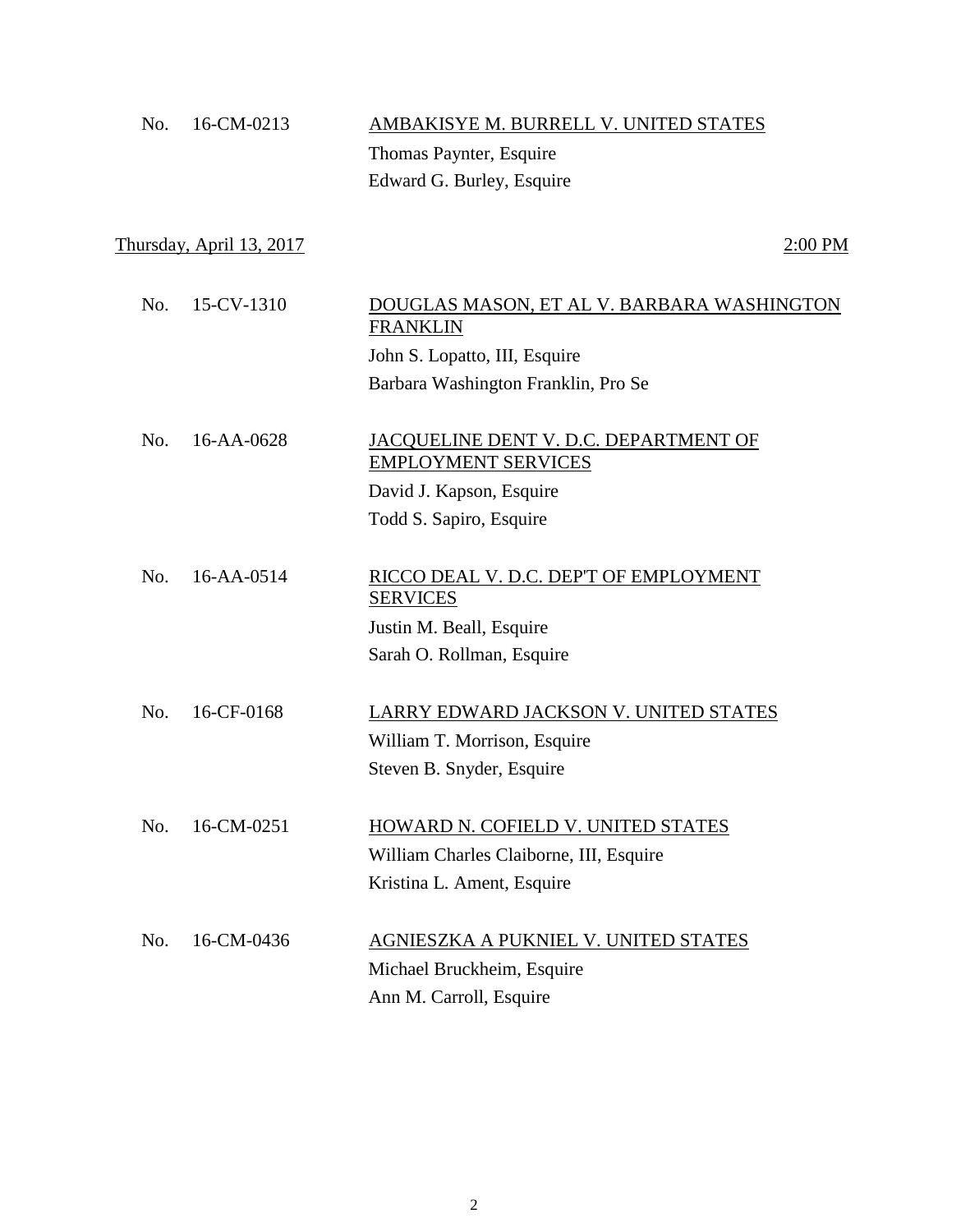## *SPECIAL SITTING - SUMMARY* No. 14-AA-1349 ROBERT B. JOHNSON, DDS V. D.C. DEP'T OF HEALTH, BOARD OF DENTISTRY Alan Dumoff, Esquire Adam Daniel, Esquire Wednesday, April 19, 2017 2:00 PM No. 16-AA-0551 MASSIMO DUTTI, ET AL V. D.C. DEPARTMENT EMPLOYMENT SERVICES Julie D. Murray, Esquire David M. Snyder, Esquire No. 15-CV-1182 KIRBY VINING V. DISTRICT OF COLUMBIA No. 15-CV-1328 DISTRICT OF COLUMBIA V. KIRBY VINING Don Padou, Esquire Carl J. Schifferle, Esquire No. 15-CT-0989 KIMBERLY MCCAIN V. DISTRICT OF COLUMBIA Frederic W. Schwartz, Jr., Esquire John D. Martorana, Esquire No. 16-CM-0033 TERICA T. YOUNGER V. UNITED STATES Nigel Barrella, Esquire Kristina M. Wolf, Esquire No. 15-CM-1209 PAZ CRUZ V. UNITED STATES Gregory Gardner, Esquire Ann K. H. Simon, Esquire No. 16-CO-0441 DONNELL HARRIS V. UNITED STATES Donnell Harris, Pro Se

3

Katherine M. Kelly, Esquire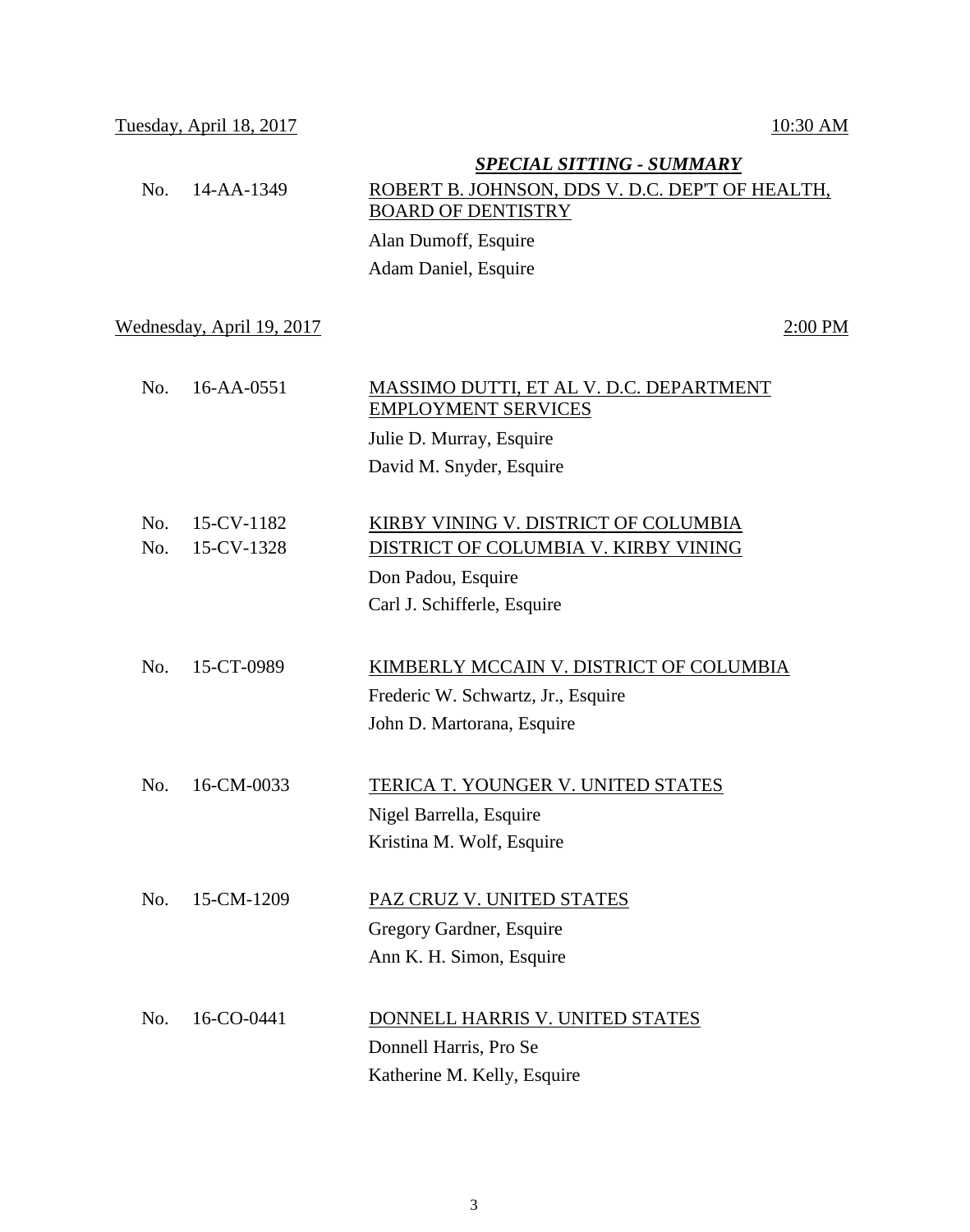| No. | 16-CV-0642               | LATRICIA HARDY V. DANIEL M. CAPLAN      |         |
|-----|--------------------------|-----------------------------------------|---------|
|     |                          | Latricia Hardy, Pro Se                  |         |
|     |                          | Harry M. Stern, Esquire                 |         |
| No. | 15-CV-1231               | OMAR NEWLAND V. CAPITAL ONE, N.A.       |         |
|     |                          | Vere O. Plummer, Esquire                |         |
|     |                          | Jennifer L. Farer, Esquire              |         |
| No. | 15-AA-1021               | NICOLE TURO V. ARAMARK CAMPUS, LLC      |         |
|     |                          | Nicole Turo, Pro Se                     |         |
| No. | 16-CO-0254               | KWAN D. KEARNEY V. UNITED STATES        |         |
|     |                          |                                         |         |
|     |                          | Peter H. Meyers, Esquire                |         |
|     |                          | David P. Saybolt, Esquire               |         |
| No. | 16-CM-0169               | MATTHEW W. MILLS V. UNITED STATES       |         |
|     |                          | Thomas Paynter, Esquire                 |         |
|     |                          | Steven B. Snyder, Esquire               |         |
| No. | 16-CO-0241               | MILTON NELSON WARD V. UNITED STATES     |         |
|     |                          | Milton Nelson Ward, Pro Se              |         |
|     |                          | Kristina M. Wolf, Esquire               |         |
|     |                          |                                         |         |
|     | Thursday, April 27, 2017 |                                         | 2:00 PM |
| No. | 14-CV-1122               | AWAD MAHMOUD V. JOHN BOU-SLIMAN, ET AL. |         |
| No. | 16-CV-0026               | AWAD MAHMOUD V. JOHN BOU-SLIMAN, ET AL. |         |
|     |                          | Awad Mahmoud, Pro Se                    |         |

Jamil Zouaoui, Esquire